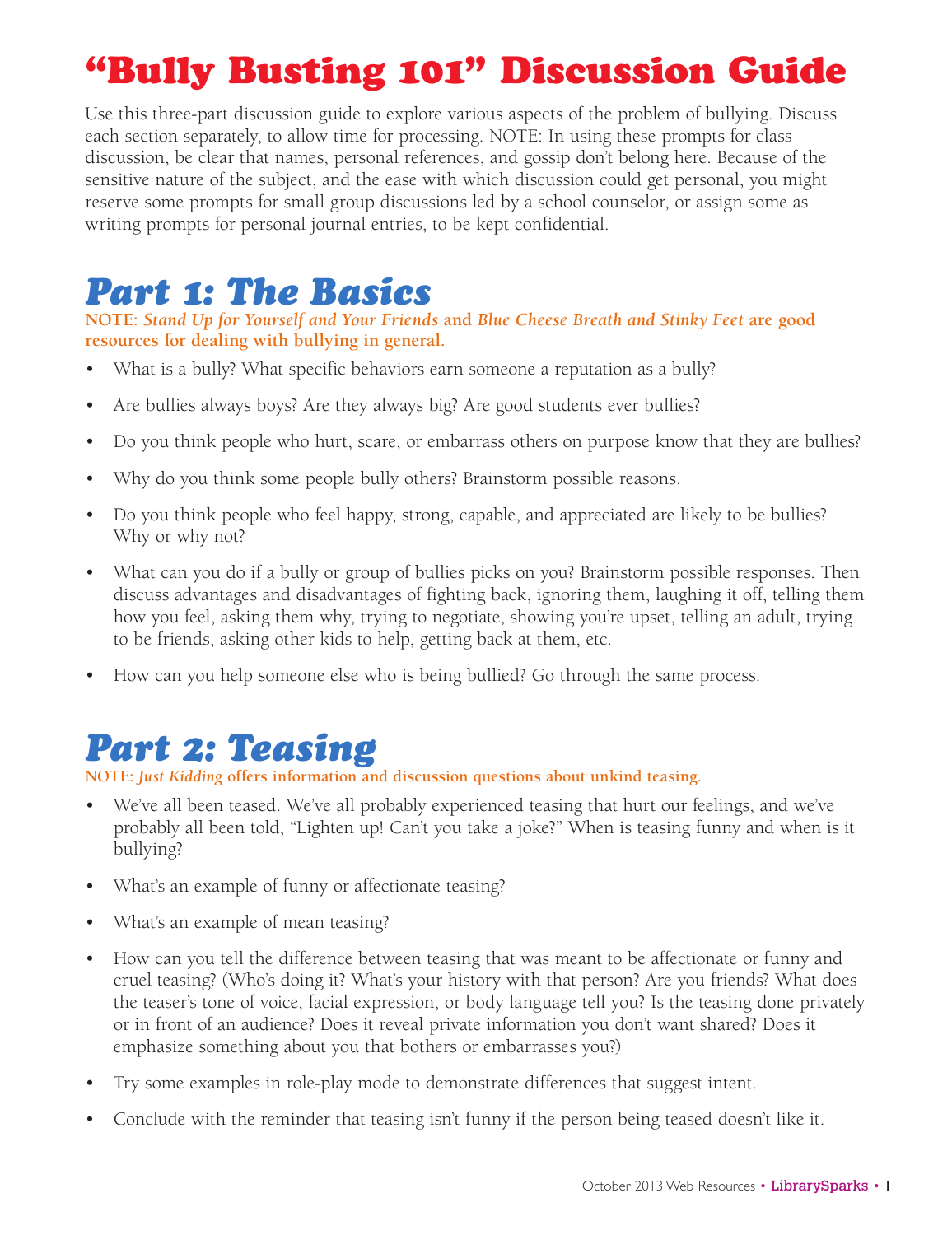## *Part 3: Cliques*

**NOTE:** *Cliques, Phonies, and Other Baloney* **is full of helpful definitions and information for this discussion.**

- What is a clique?
- Are there clearly defined groups of kids who socialize together here at school?
- Do these groups have leaders who hold power in the group, and followers who do not?
- Are certain groups considered popular and others not?
- Are certain groups known for being kind and inclusive?
- Are other groups known for acting superior and mean?
- Do your friends form a clique?
- • How do your friends treat each other?
- How do your friends treat kids who are not part of the group?
- Do your friends appreciate you as you are or expect you to conform to the group's image or expectations?
- Conclude with a reminder that our friends shape how we behave and how our character develops. It's important to choose friends who appreciate and bring out the best in us.